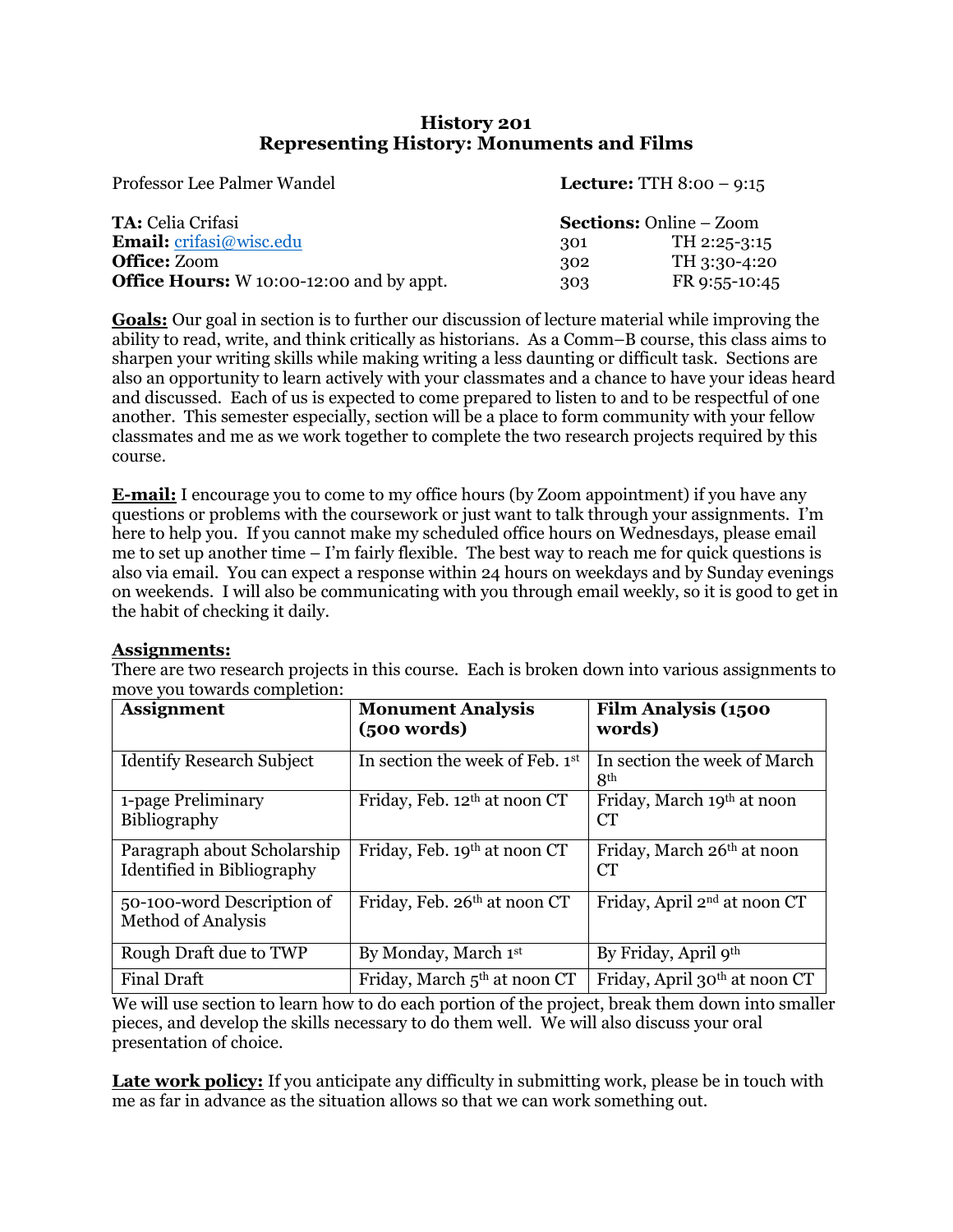**Attendance:** To be successful in this course, you are required to attend section every week. This will keep you on schedule with the assignments in the course. The quality of your projects will also be enhanced by your participation in section and collaboration with your classmates. Because of the uncertainties of the pandemic, there will be days that you might have to miss section. My goal is to keep you on track in the stages of your projects rather than penalize you for absences. Therefore, *communication is key*. If you will miss section, please do email me as soon as you can so we can make a plan for you to get the work done that you missed.

**Participation:** Active participation (contributing to discussion and listening to others) is vital to both your section grade and your learning experience. Your presence in section is not enough. I expect you to come prepared for whatever assignment or activity that is planned for any given week (this will be communicated in a weekly email). I would request that you have your cameras on for section. This allows us to mimic an in-person classroom environment as closely as we can; it helps form a sense of community; and we can get to know each other a bit better. If you cannot or do not wish to turn on your camera for whatever reason, please let me know. If you have trouble speaking in group settings, please see me as soon as possible so we can discuss ways to improve and become more comfortable with this.

## **Grading:**

## **Grading Scale**

100-93: **A** 92-88: **AB** 87-83: **B** 82-78: **BC** 77-70: **C** 69-60: **D** 59-0: **F**

**How I Grade Written Work:** this is a general rubric to give you an idea of basic expectations

- **An Excellent (A) Paper** is intellectually challenging and sophisticated, logically argued, thoughtfully developed, clearly and compellingly written, and free of major errors in grammar. Most importantly, an A paper will have a clear and thorough thesis that is supported with high-level engagement with sources.
- **A Very Good (AB) Paper** will do one of the less important things less well.
- **A Good (B) Paper** has reasonably strong arguments and complex ideas but may be flawed in other areas.
- **A Satisfactory (BC) Paper** has flaws in significant areas, including weaker arguments and unchallenging or insufficiently clarified or supported ideas. It may also have minor flaws in many areas.
- **A Lacking (C) Paper** has numerous flaws in significant areas.
- **A Not Very Good (D) Paper** has major problems in all areas.
- **An Unacceptable (F) Paper** has to be really, really bad, incomplete, utterly incomprehensible, half-eaten by your dog (difficult to pull off in a digital world), or plagiarized.

**Plagiarism:** University policy defines plagiarism as "the unacknowledged use of another's words or ideas" https://conduct.students.wisc.edu/misconduct/academic-integrity/. Plagiarism is avoidable with the proper use of citations. If you are concerned that you might be unintentionally plagiarizing or are unclear on how to avoid it, please come see me to discuss how to use sources appropriately.